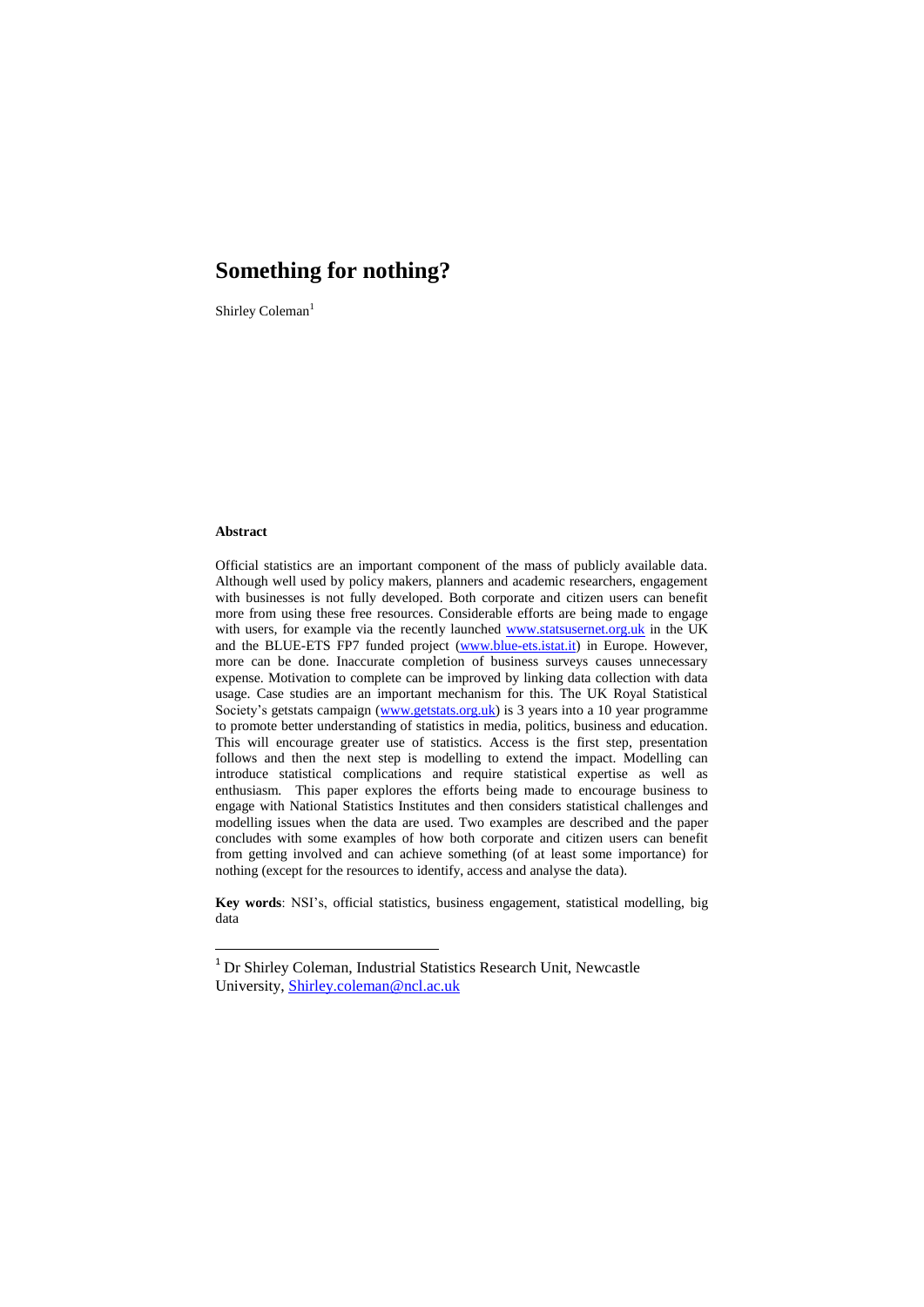# **1. Introduction**

Official statistics are widely used in policy making, planning and academic research. Larger businesses engage more fully with official statistics than do small to medium enterprises (SMEs), however the resources are generally underused by businesses [5] and in educational courses and texts [1]. This paper looks at the efforts being made by National Statistics Institutes (NSIs) to engage business users. It then looks at the use businesses make of publicly available data and considers the statistical issues around the modelling that is carried out. Two specific examples are described in which the choice of model has far reaching consequences. The paper concludes with examples of how alertness can bring dividends to both the corporate and citizen user.

# **2. Engaging with business users**

NSIs want to hear from business users what they need; this gives NSIs evidence to protect and enhance their services and allocate their currently diminishing resources. NSIs are under increasing financial pressure and are keen to show that their services are valued. However, a recent study conducted as part of the BLUE-ETS FP7 project [\(www.blue-ets.istat.it\)](http://www.blue-ets.istat.it/) showed a variable usage of government figures by business. In some cases, business users phoned for clarification in others there is extensive input from users, but these users are mainly from academic and government backgrounds. Only 1-2% of the NSI"s annual revenue from commissioned products and services was found to come from businesses [5], and these businesses typically use NSI data for benchmarking and for learning about customers [4].

Some areas, for example Department for Energy and Climate Change in UK have a lot of users who willingly sign up to get up to date information. Other government departments find it harder to facilitate two way communications between providers and users. It is unlikely, however, that there is one best practice method. Considerable effort has been made in UK to engage business users, for example via the newly launched [www.statsusernet.org.uk](http://www.statsusernet.org.uk/) website and the Royal Statistical Society's getstats campaign [\(www.getstats.org.uk\)](http://www.getstats.org.uk/) which is 3 years into a 10 year programme to promote better understanding of statistics in the media, politics, business and education.

Van Grinsen et al [7] studied response burden and motivation to complete business surveys. They found that "burden" may be perceived rather than actual as respondents did not feel that completing business surveys took a long time even though some could not see their purpose. Inaccurate completion incurs costs up to 40% of total data collection costs. Providers are not always users and some feel that the data they provide go unheeded. Case studies are useful in demonstrating the importance of official statistics and the RSS has compiled several with particular reference to disclosure issues.

Data miners encourage companies to make use of all the operational data they collect. Context transforms data into information but gathering internal context requires effort, for example in communication between different parts of a company or conducting expensive customer surveys. Relevant external context can often be freely obtained from publicly available data, from sources such as energy suppliers, see for example [www.nationalgrid.com/uk/Gas/Data/](http://www.nationalgrid.com/uk/Gas/Data/), healthcare institutes, see for example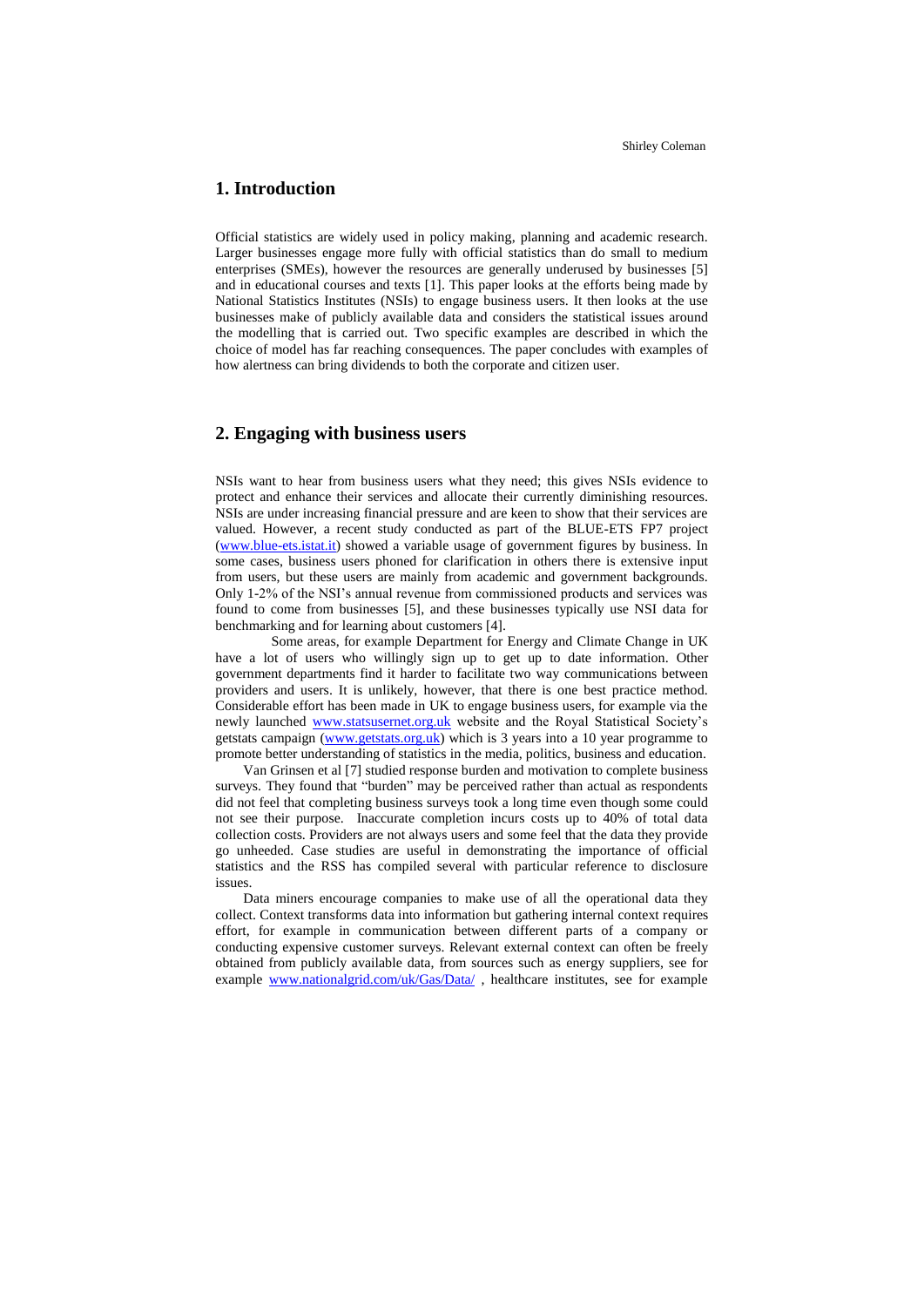[www.ic.nhs.uk/statistics-and-data-collections](http://www.ic.nhs.uk/statistics-and-data-collections) and NSI official statistics, see for example [www.ons.gov.uk.](http://www.ons.gov.uk/) If temporal and geographical precision is sacrificed in favour of opportunity then official statistics have a lot to offer, even though the data may still have to be supplemented by commissioned surveys.

So what is available for free that can be used by companies, and what more is needed?

- Consider a company wanting to launch a service for a particular demographic group, for example young people. How many young people are there in the target area? Curiously, even though there are copious data on population, catchment areas may not always correspond to requirements, the data may not be timely enough and the data may be unable to reflect dynamic changes.
- Consider a company who wants to develop a high tech e-business park in a deprived area. Can they be sure that there will be enough skilled people to work there? Company start up numbers and VAT registrations are available but do not give a complete picture. One approach is to look at the number of local graduates who move out of the area on graduating, as they may be tempted to stay if there is more employment. However, this information is in the gift of the education establishments and is not publicly available.
- A company may want to quantify quality of life changes after providing work for unemployed people. How can they do this? One way is to map their earnings over time, but this data is extremely difficult to access.

Data are available but need to be actively sought out; business needs to realise how external data can help; additionally providers need to be in a dialogue with users so that they know what business wants and can make their case for central government to continue to fund them to provide it.

# **3. Statistical modelling issues when businesses use data**

Publicly available data can play an important role in decision making if companies can overcome the barrier of lack of awareness. Another barrier, however, is statistical competence. Accessing data is only the first step. The second step is presenting the data in a suitable way. In their observational sample of companies in Slovenia and the Netherlands, in [7] it was found that operational staff were happy with figures whereas managers were assumed to prefer visual presentations. The third step is to go on to interpret the data and build models from it. In the following two examples, expensive actions will be carried out on the basis of models built from publicly available data.

## *3.1 Example 1: Efficiency analysis*

The aim of a company's efficiency analysis is to set price controls for the next 5 years. It is known that costs are related to drivers such as customer numbers and maintenance, and a large number of measurements are available as potential cost drivers. Reliable annual data are available for 8 regional offices of the company for the past 3 years. The company adopts the method of modelling costs on drivers, locating the lower quartile of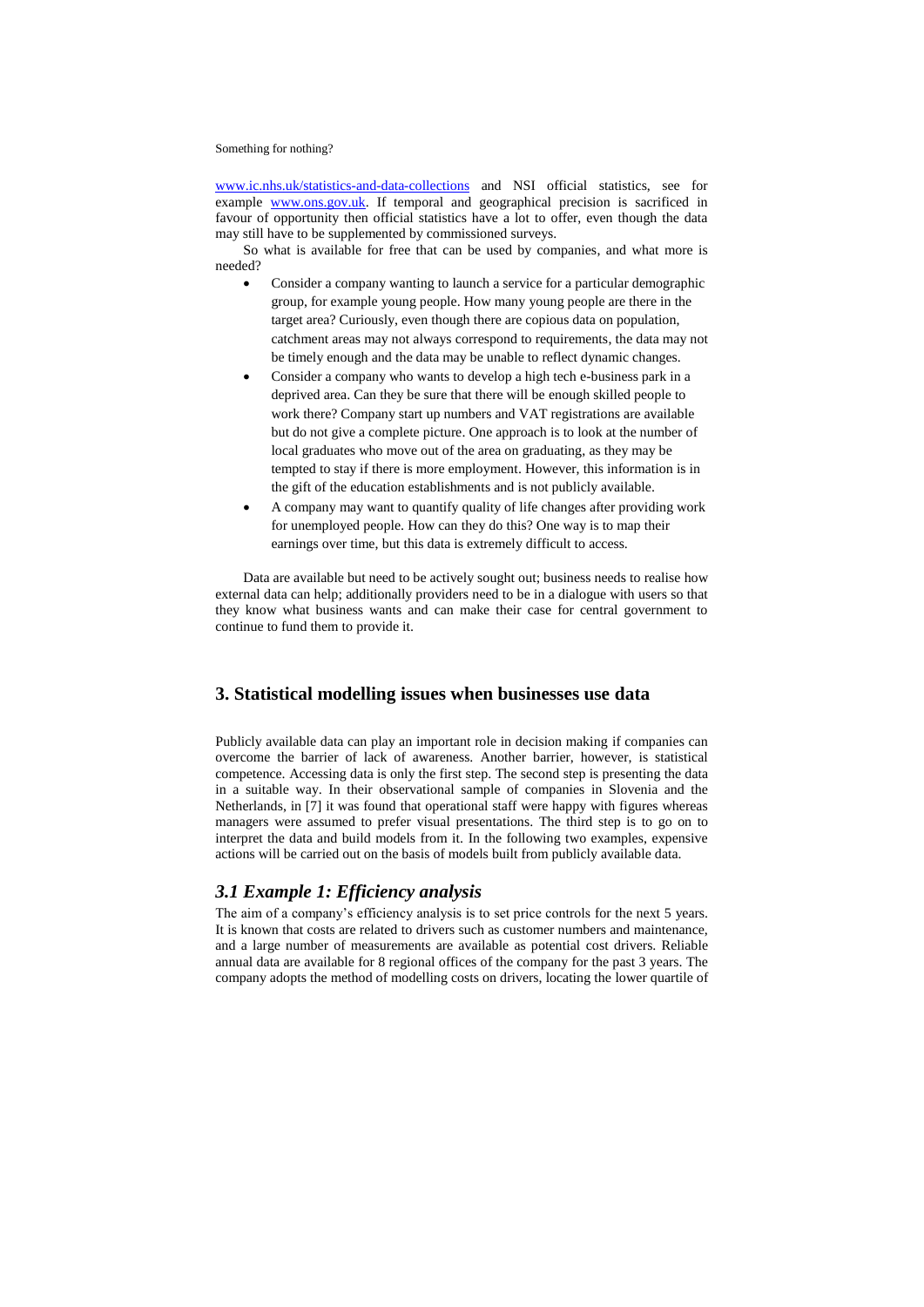predicted cost and calling this the efficiency target line. They then congratulate regions operating below this line and penalise companies operating above this line on the grounds that if some regions can be efficient, then so can the rest if they are so persuaded. It is clearly important to establish a meaningful and fair model so that it is reasonable for regions to strive for the efficiency target.

The low number of data points means that only a limited number of sources of variability can be included in the model. A rule of thumb is for the number of predictors to be no more than a quarter of the number of cases and usually no more than 4 or 5. In this efficiency analysis, data for 8 regions for 3 years are combined into "panel data" and these 24 values are analysed together to give a common regression slope and year-specific intercepts on the assumption that the overall relationship is constant over 3 years but the level of costs may vary between years. It is assumed that the data from separate years are independent, however, the variation between years is much lower than the variation between regions. Modelling with 3 or 4 drivers and 3 different intercepts takes up 6 or 7 degrees of freedom and considering that the difference between years is so small, this is virtually all of the variation accounted for. The consequence is that models with too many predictors are over-fitting the data and the prediction errors are likely to be large unless future data are very similar to the data used for modelling.

Costs and drivers are modelled by multiple regression (MR) using raw or logged data which may or may not be standardised (to zero mean and unit standard deviation). Many of the potential drivers are correlated with each other, which is not surprising as they are all related to costs. There are many alternative equivalent models. As the efficiency line is based on data for 8 regions, the efficiency line always cuts off 2 regions who take the role as "Best Practice" and earmarks 6 regions that need to lower their costs. Different models will inevitably favour or discriminate different regions depending whether their costs are above or below the prediction line. Most alternative models lead to similar predictions, however, to avoid accusations of favouritism, the analysis needs to have objectivity in the choice of drivers and model.

Drivers in the model should have consistent definition and relevance for all regions, be reliable, precise and robust (for example, being measured by a responsible and disinterested third party). The problem with multicollinear drivers is that the coefficients (or slopes) of drivers in the model change markedly depending which drivers are included in the model and which are omitted.

The driver which has the greatest correlation with costs is preferentially included in the MR model and has a large coefficient, while the other drivers have coefficients reflecting their additional importance after the first driver is in the model. Therefore, whichever driver has marginally higher correlation with costs will have the higher coefficient and appear to be the most important driver. Provided the relationship between the drivers is steady, this is not necessarily a problem and the model may hold true over the 5 year period. However, if the relationship between the drivers changes, so that one driver starts to behave differently to another with which it was previously correlated, then the model will not be responsive to what could be an important change in costs. For this reason, it is preferable to model using drivers relating to more than one aspect of costs.

MR finds the closest fitting model for a certain number of drivers. An alternative to MR with multiple drivers, is to use business intelligence to combine selected, important drivers into a composite scale variable (CSV) in a way which is not dependent on the data (for example, weighting the drivers by overall company expenditure on each of the drivers), then any number of drivers can initially be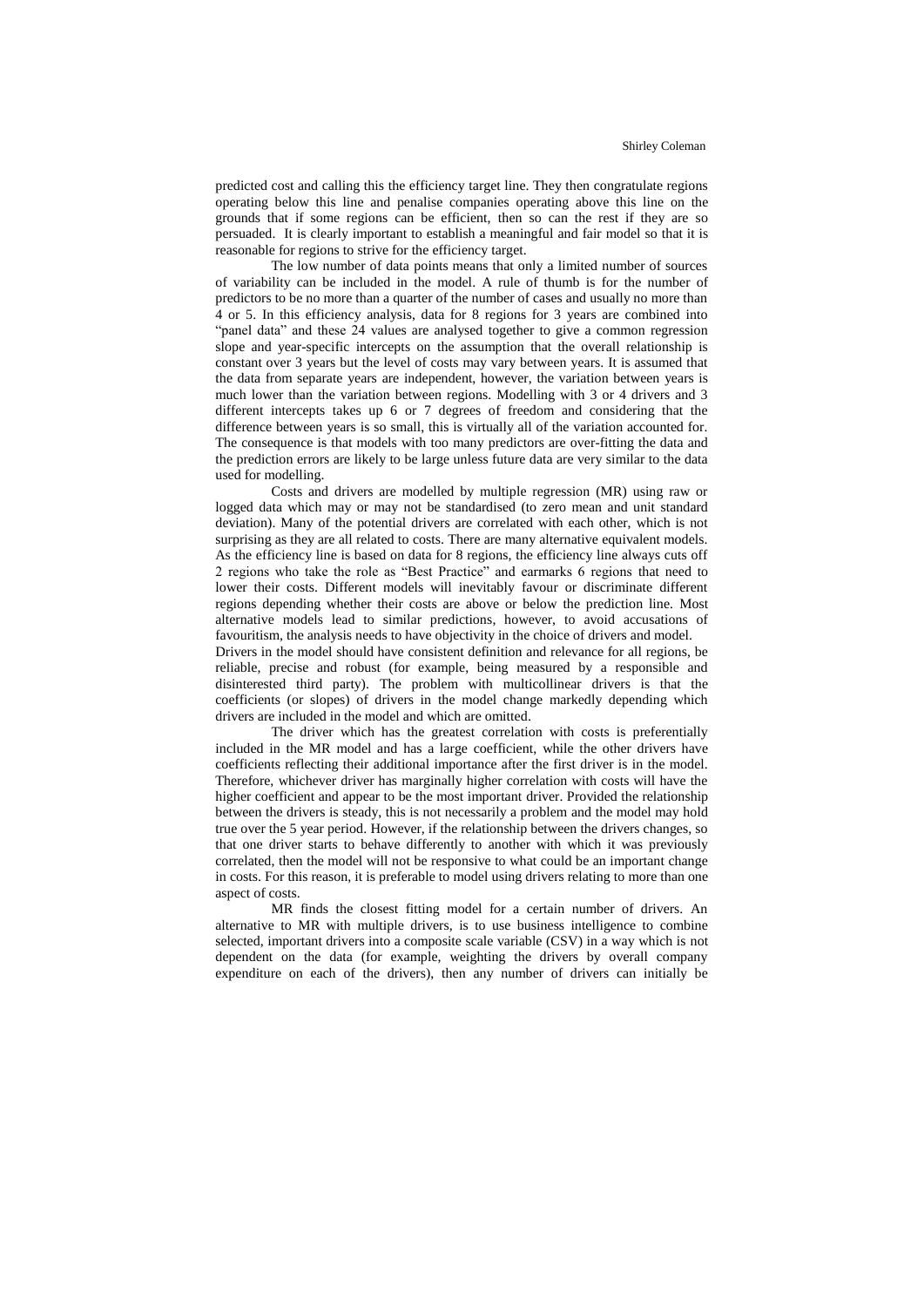considered provided the final number of CSVs is limited to ensure the model does not over-fit the data. However, if CSVs are used for a regression model, the resulting model will not necessarily give the closest fit. If the driver with the highest correlation with costs also happens to be the driver with the highest CSV weight then the model will appear to fit very well, but if the driver with the highest correlation with costs also happens to be the driver with the lowest CSV weight then the model will appear to fit very poorly.

A suitable model can also be obtained using partial least squares (PLS) regression. PLS reduces the number of predictors to a set of uncorrelated CSVs and performs least squares regression on these CSVs. PLS is particularly useful when the predictors are highly multicollinear or when there are more predictors than observations and ordinary least squares regression either fails or produces coefficients with high standard errors. The downside is that the CSVs include all the drivers, although the coefficients of individual drivers in the CSVs differ reflecting the importance of individual drivers in explaining overall variation.

The MR model will give the closest fit to the costs in terms of reducing the residual sum of squares. However, if there are too many drivers in the model, the residual mean square can increase because its degrees of freedom decrease. The adjusted squared correlation coefficient between observed and predicted values,  $R^2$  <sub>adj</sub> can be used to compare the predictive power of models with the same dependent variable. It is, however, still possible to have a high  $R^2_{\text{adj}}$  value but a poorly fitting model. The final choice of model depends on the statistical criteria and diagnostic tests. Diagnostic tests are used to check, amongst other things, whether the model fits consistently well across the whole range of predictor and predicted values. If the fit is poor, then further analysis needs to be carried out and a new regression model needs to be found and tested.

In summary, when there is a wide choice of possible explanatory variables and a wide choice of competing models and the model will be used to benefit some but penalise others, then objective criteria must be used to justify the final choice of explanatory variables. In this example, the drivers should have consistent definition and relevance for all regions, be reliable, robust and precise and the models should have high  $R^2$  <sub>adj</sub> values and good fit in diagnostic tests. If there are too many contending drivers then the best subset of 2 or 3 drivers should be found by comparing models with different combinations of drivers using  $R^2$  adj, or the drivers should be combined into 2 or 3 independent CSVs using business intelligence or PLS regression.

Because the lower quartile is chosen as the efficient target, more regions are discriminated against than favoured. G.E Deming and other "quality gurus" do not recommend taking action on the basis of natural variability. Reacting to the natural variability left after fitting a model can produce more variability in the system. Quality practitioners also warn that setting targets has the effect of making people achieve the target possibly to the detriment of the performance of other aspects of the system, such as has been observed with target setting in the UK National Health Service. However, in the business world, decisions have to be taken and final choices have to be made.

### *3.2 Example 2: Controlling exposure to risk*

A company has a fleet of vehicles. If a vehicle breaks down, the company may have to assist the people travelling in it. This is expensive and the company wants to ensure that the expected number of assists is contained. They have established risk scores for the probability of a breakdown for each of their vehicles and data are available on number of assists. They want to determine a cut-off risk score based on controlling the number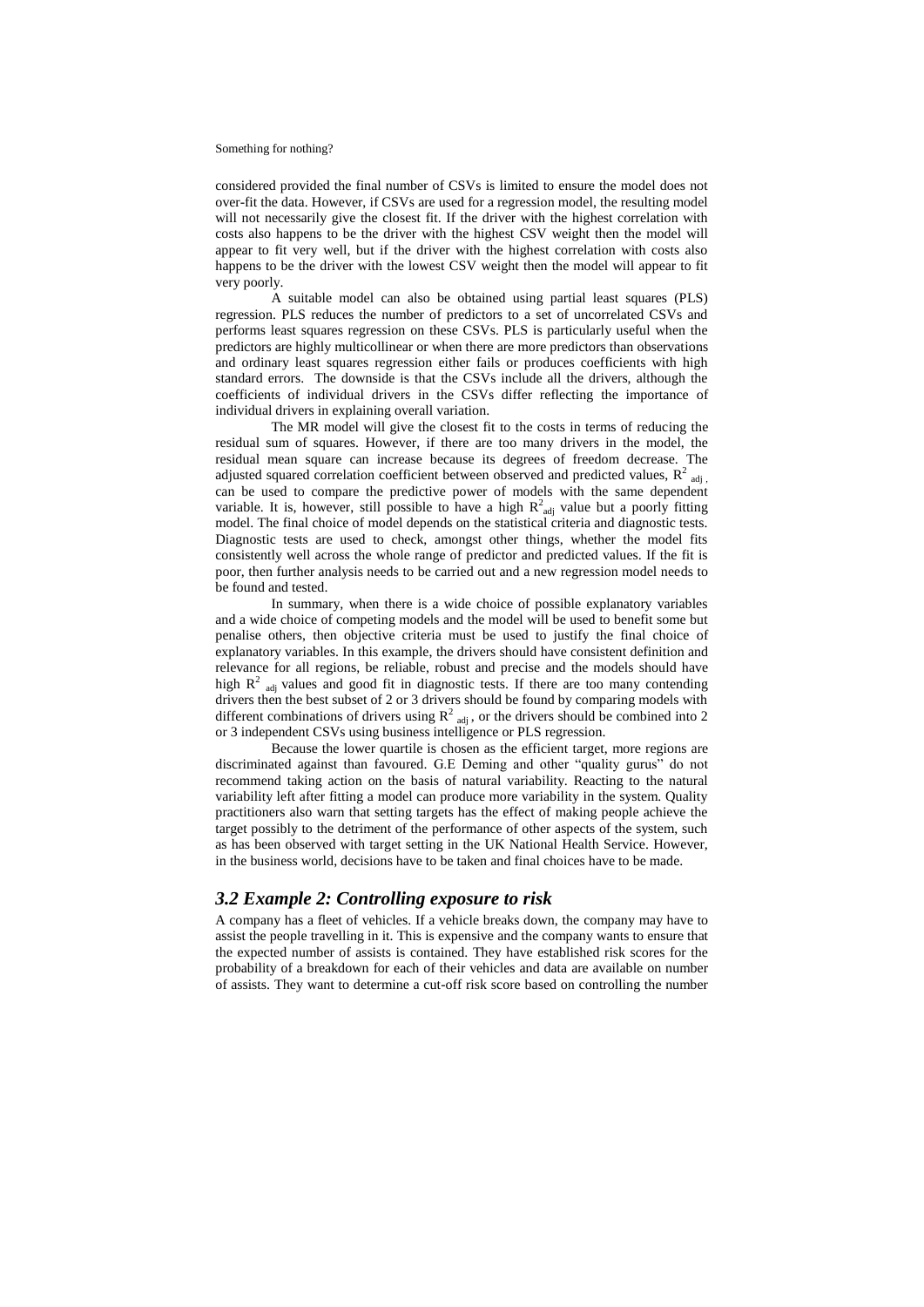of assists; vehicles above the cut-off need to receive expensive special attention. The larger the expected number of assists per breakdown, the lower the cut-off, the greater the number of vehicles needing special attention and the greater the expense.

Official statistics for the number of people requiring assistance in vehicle breakdowns are given in Table 1.

| Number of assists             |      |                       |      |                   |      |
|-------------------------------|------|-----------------------|------|-------------------|------|
| Frequency of<br>breakdowns    | 73   | 9                     |      |                   |      |
| Mean assists per<br>breakdown | 0.24 | Standard<br>deviation | 0.72 | Standard<br>error | 0.08 |

**Table 1:** Frequency of different numbers of people requiring assistance

The cut-off risk score is inversely proportional to the upper confidence bound for the expected number of assists per breakdown. The distribution of risk scores is positively skewed; even so, a small decrease in the cut-off can lead to a large increase in the costs. How should the cut-off be estimated?

The data in Table 1 are not well modelled by the Poisson distribution<sup>2</sup> because the data are over-dispersed. The over-dispersion could be caused by the large number of zeros and one approach is to consider the data to arise from a mixture of distributions where zero-assist breakdowns occur with a certain probability and nonzero-assist breakdowns occur according to Poisson probabilities. This Zero Inflated Poisson model is not adopted here because it implies that there is something intrinsically different about breakdowns producing zero assists and this is not the case; many factors can affect the outcome of a breakdown, including the number of people present, their ages and health and the response of emergency services.

An alternative to the Poisson distribution for count data is the Negative Binomial model which allows for data that is more variable than expected in a Poisson model. This model is widely used in transport statistics and ecology where counts of various items are regularly analysed. The Negative Binomial model is a good fit to the data<sup>3</sup>, however, using this model, the fit is less good for 4 assists and the expected number of breakdowns resulting in 5 or more assists is extremely low, whereas it is known that such breakdowns can occur. Therefore, although the Negative Binomial model fits the bulk of the observed data well, it is unwise to rely on it for the confidence interval.

The mean number of assists per breakdown can be modelled by the Normal distribution even though the individual values are counts. The Normal model fits better for mean values from larger sample sizes, the sample size being particularly important

 $\overline{a}$ 

 $2^2$  A goodness-of-fit test for Poisson has chi-square=5.36 with 1 degree of freedom ( $p = 0.021$ )

<sup>&</sup>lt;sup>3</sup> A goodness-of-fit test for Negative Binomial has chi-square=0.05 with 1 degree of freedom ( $p = 0.823$ )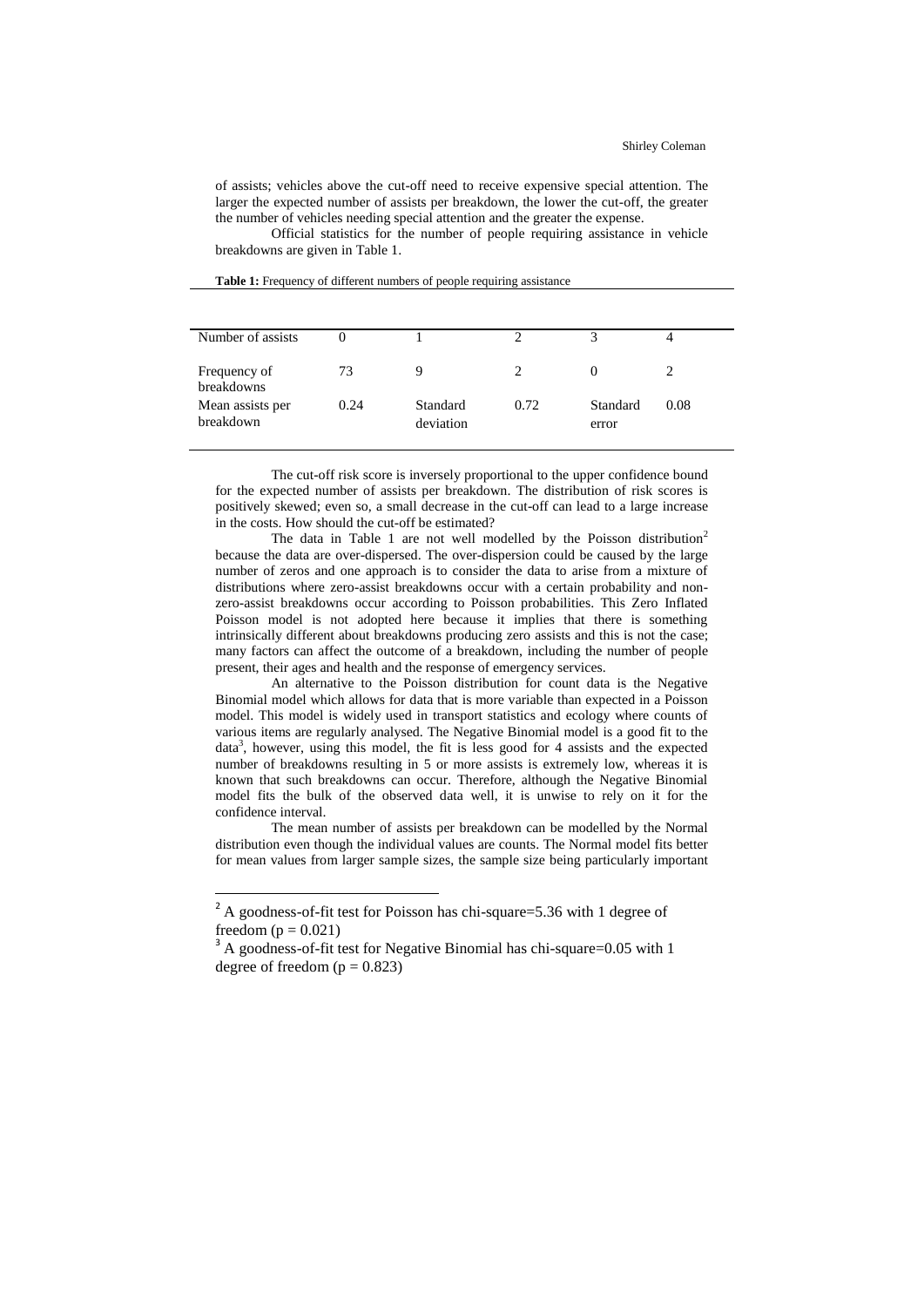when the individual data are skewed (central limit theorem). The data in Table 1 are skewed as most breakdowns have zero assists. The occurrence of breakdowns with higher assists than those observed would make the observed data distribution even more skewed. However, the sample size is fairly large and it was found in simulation studies in [6] that the Normal distribution gave reliable confidence intervals for the mean with data of the form in Table 1 when the sample size was 86.

Confidence intervals for different models and confidence levels are shown in Table 2 for comparison. The Poisson and Negative Binomial confidence intervals are calculated as in [3] and [6] respectively. The Normal upper 2-sided 99% confidence bound is the mean plus 2.58 times the standard error.

**Table 2:** Confidence intervals for mean assist per breakdown

| <b>Model</b>                 | <b>Poisson</b> | <i>Negative</i><br><b>Binomial</b> | <b>Normal</b> | <b>Boot-</b><br>strap |
|------------------------------|----------------|------------------------------------|---------------|-----------------------|
| Upper of 2-sided $99\%$ 0.42 |                | 0.41                               | 0.44          | 0.46                  |

An alternative approach is to find an empirical boot-strap confidence interval [2]. Boot-strapping has the disadvantage of being entirely based on the observed data, which, for example in Table 1 has no breakdowns with 3 assists. It also assumes, like the statistical models, that all the observations are independent. This may not be true if breakdowns occur together due to external influences. A simulation is carried out in which 86 values are randomly chosen with the probability of selection equalling the observed probabilities (73/86, 9/86, 2/86, 0/86, 2/86). The mean value of the 86 simulated observations is calculated and stored and the process is repeated 1000 times. The 99.5% quantile of the distribution gives the upper bound of the empirical boot-strap two-sided 99% confidence interval. Generally, the difference between the boot-strap and Normal limits is larger for more skewed data and boot-strap confidence intervals tend to be over optimistic (thinner) and therefore under-estimate rather than overestimate the upper confidence bounds. In contrast, in Table 2, the boot-strap gives a higher value.

In the event it was decided that it is preferable to use a standard model rather than results based on simulation and as the Normal model gives reliable confidence intervals, the recommendation was to adopt the upper Normal confidence bound of 0.44 and use it to give a suitable cut-off risk score.

### **4. Footnote**

The future will be defined by enormous quantities of data being freely available. This should allow greater sensitivity for interested parties to pick up trends and other patterns, but this may also pose a distraction in that the focus is on grappling with the